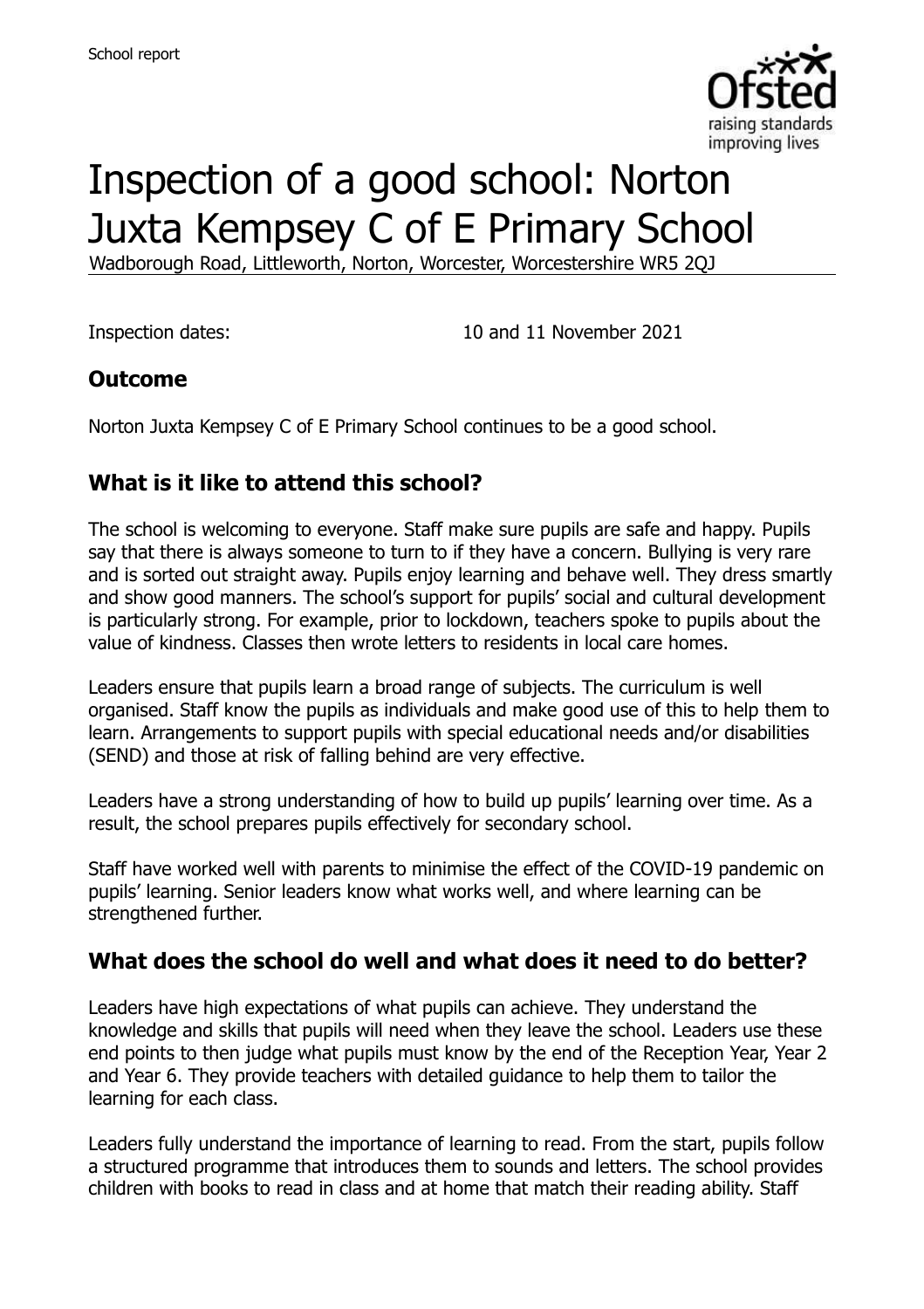

check regularly on what pupils know. If necessary, they adjust the grouping of pupils to make sure that everyone can add to what they already know.

Staff extend and deepen older pupils' reading expertise. Across the school, teachers ensure that pupils learn from and enjoy reading high-quality fiction and non-fiction texts. Although pupils also read poetry, leaders have given less attention to choosing the best poems.

Leaders take a similarly thorough approach to the teaching of mathematics. Children in the early years gain a deep understanding of numeracy. For example, during the inspection, children were exploring number using a variety of pictures and sets of dominoes. Teachers across the school build on this knowledge, checking regularly on pupils' understanding. They ensure that all pupils can reason mathematically and solve problems. Teachers use practical equipment and diagrams with pupils of all ages and abilities to help them to understand concepts.

Teachers have good subject knowledge and use the correct technical terms. They explain ideas clearly, and question pupils to check on their understanding. Pupils can explain their ideas orally as well as in writing.

Planning in foundation subjects makes sure that pupils build up their knowledge and skills over time. For example, in physical education (PE), gymnastics for pupils in the older years builds carefully on what they learned and could do when they were younger. However, in some foundation subjects, leaders have not checked thoroughly on how well pupils are learning. A lack of hardware and facilities means that teachers are currently unable to teach the full computing curriculum.

Staff provide extra support for pupils at risk of falling behind in English or mathematics. Sessions are short so that pupils do not miss out on other subjects. Pupils with SEND learn well, because teachers make good use of guidance on how best to meet their needs. Pupils who join the school with particular behavioural needs make strong progress. Pupils behave well in class and on the playground.

Staff provide very strong support for pupils' personal and social development. For example, during lockdown, staff encouraged pupils to send in material that showed their resilience and positivity. Leaders ensure that pupils learn about a variety of different cultures and traditions.

The headteacher provides clear and highly effective leadership. Staff work together as a team. Staff appreciate that the headteacher has taken helpful steps to manage their workload. Leaders provide effective training, both for the staff as a whole and for individuals.

With the support of the multi-academy trust (MAT), leaders have extended the age range of the school effectively to include pupils in Years 5 and 6.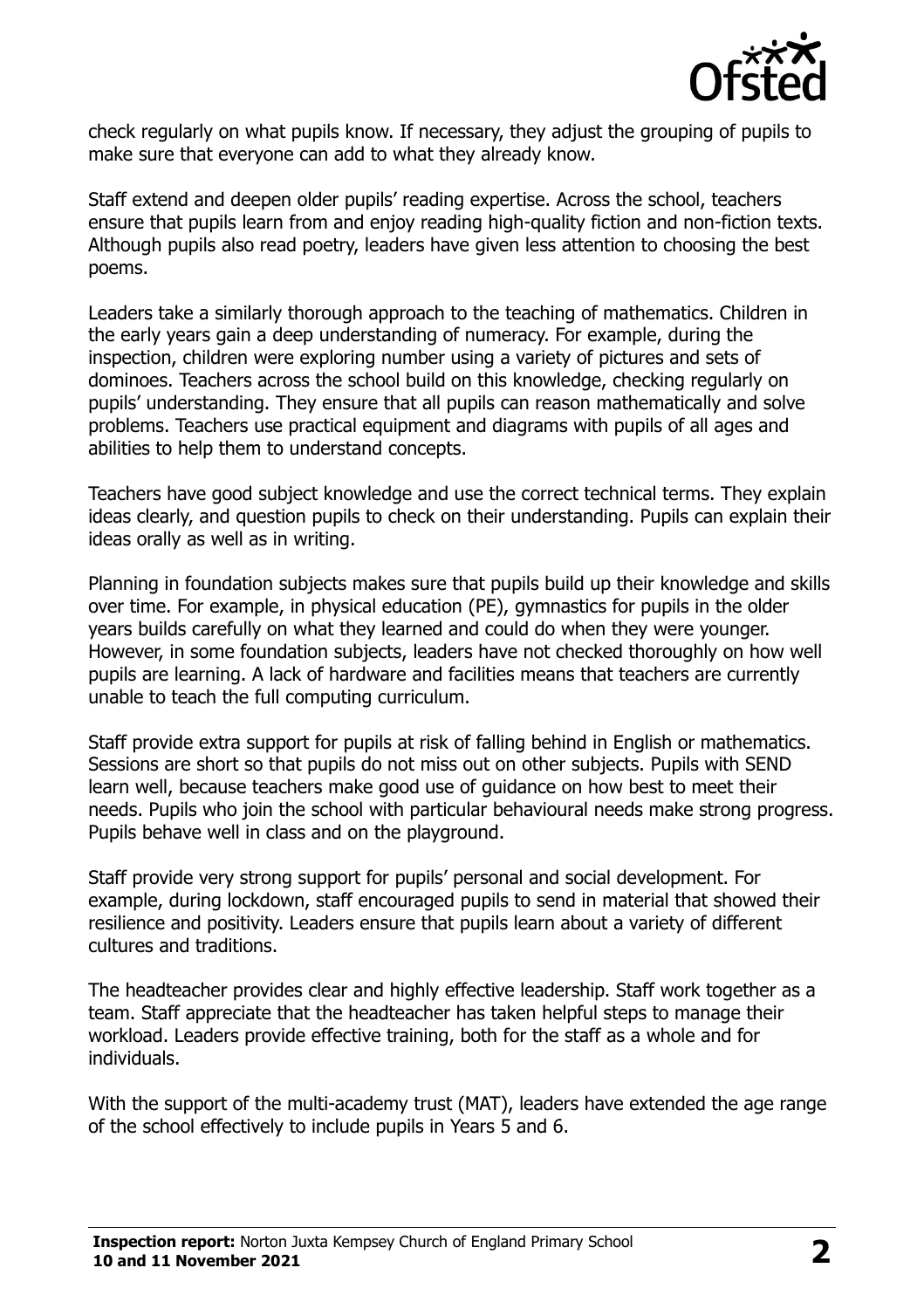

# **Safeguarding**

The arrangements for safeguarding are effective.

Leaders make sure that staff are well trained, so that they are vigilant and aware of any risks to pupils. When there are any concerns, leaders work exceptionally well with parents. They take the right steps to involve other agencies that work with children. The school keeps good records. Leaders make the necessary checks on the staff who join the school. Governors provide effective oversight of safeguarding arrangements.

Pupils have full confidence in the staff to resolve any difficulties. They feel overwhelmingly safe in school.

### **What does the school need to do to improve?**

# **(Information for the school and appropriate authority)**

- In foundation subjects, leaders have had little opportunity to monitor how well teachers are implementing curriculum plans. Senior leaders should make sure that subject leaders have the necessary expertise and opportunity to check on the effectiveness of classroom practice in the subjects for which they have responsibility. This will enable subject leaders to make any amendments to the curriculum and to provide staff with additional guidance and support.
- In planning the teaching of reading, leaders have not given the same consideration to the poems chosen for study as they have done to the prose texts. Leaders should look to choose poems which give pupils the deepest possible insight into, and appreciation of, poetry.
- Changes to school equipment have meant that pupils are not currently studying all aspects of the intended computing curriculum. Leaders should complete the necessary upgrades to the school's facilities as soon as resources allow. They should identify any gaps that have arisen in pupils' learning in computing and amend their plans accordingly.

### **Background**

When we have judged a school to be good, we will then normally go into the school about once every four years to confirm that the school remains good. This is called a section 8 inspection of a good or outstanding school, because it is carried out under section 8 of the Education Act 2005. We do not give graded judgements on a section 8 inspection. However, if we find evidence that a school would now receive a higher or lower grade, then the next inspection will be a section 5 inspection. Usually this is within one to two years of the date of the section 8 inspection. If we have serious concerns about safeguarding, behaviour or the quality of education, we will deem the section 8 inspection as a section 5 inspection immediately.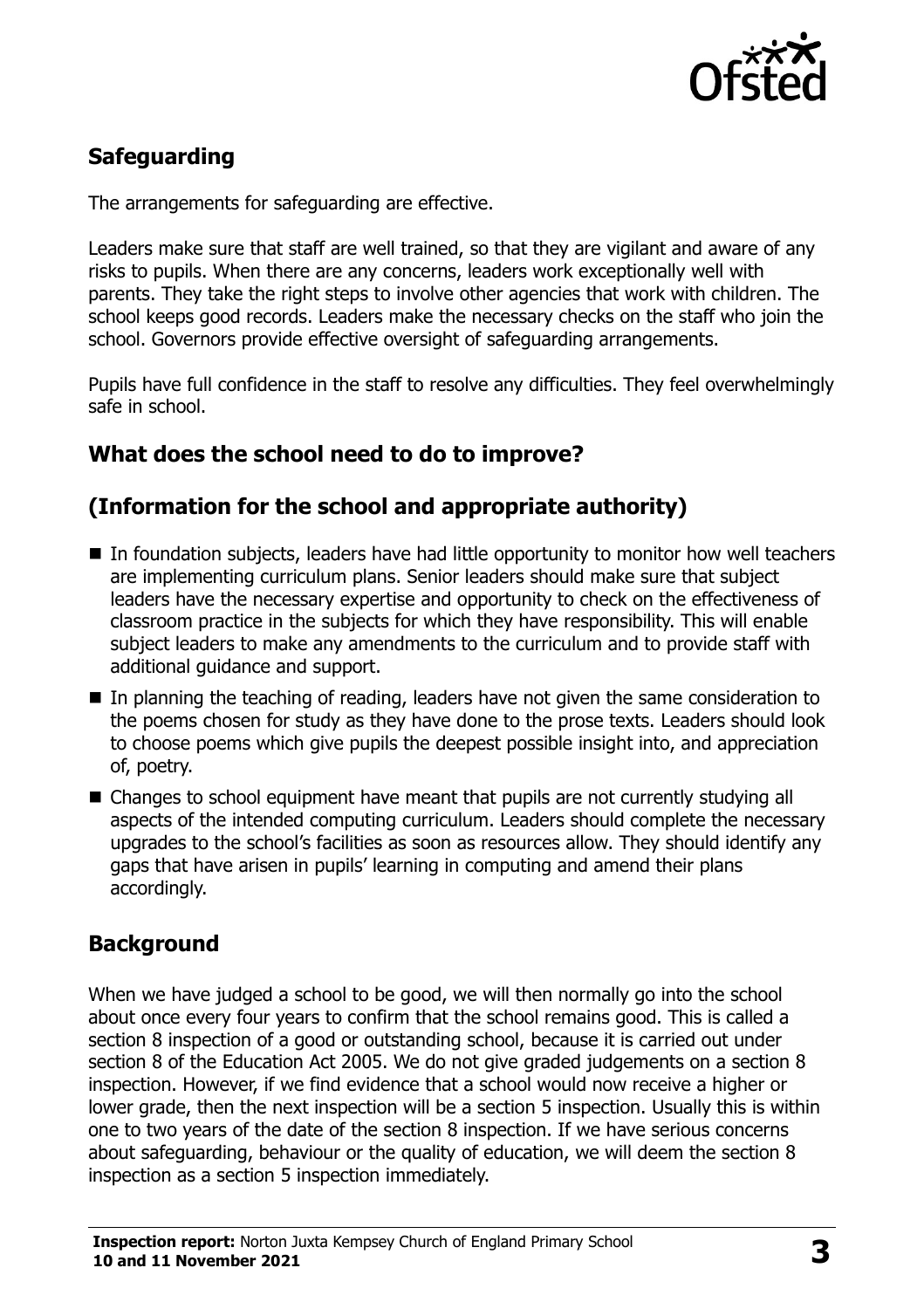

This is the first section 8 inspection since we judged the predecessor school, Norton Juxta Kempsey First School, to be good in March 2013.

#### **How can I feed back my views?**

You can use Ofsted [Parent View](https://parentview.ofsted.gov.uk/) to give Ofsted your opinion on your child's school, or to find out what other parents and carers think. We use information from Ofsted Parent View when deciding which schools to inspect, when to inspect them and as part of their inspection.

The Department for Education has further quidance on how to complain about a school.

If you are the school and you are not happy with the inspection or the report, you can [complain to Ofsted.](https://www.gov.uk/complain-ofsted-report)

#### **Further information**

You can search for [published performance information](http://www.compare-school-performance.service.gov.uk/) about the school.

In the report, '[disadvantaged pupils](http://www.gov.uk/guidance/pupil-premium-information-for-schools-and-alternative-provision-settings)' refers to those pupils who attract government pupil premium funding: pupils claiming free school meals at any point in the last six years and pupils in care or who left care through adoption or another formal route.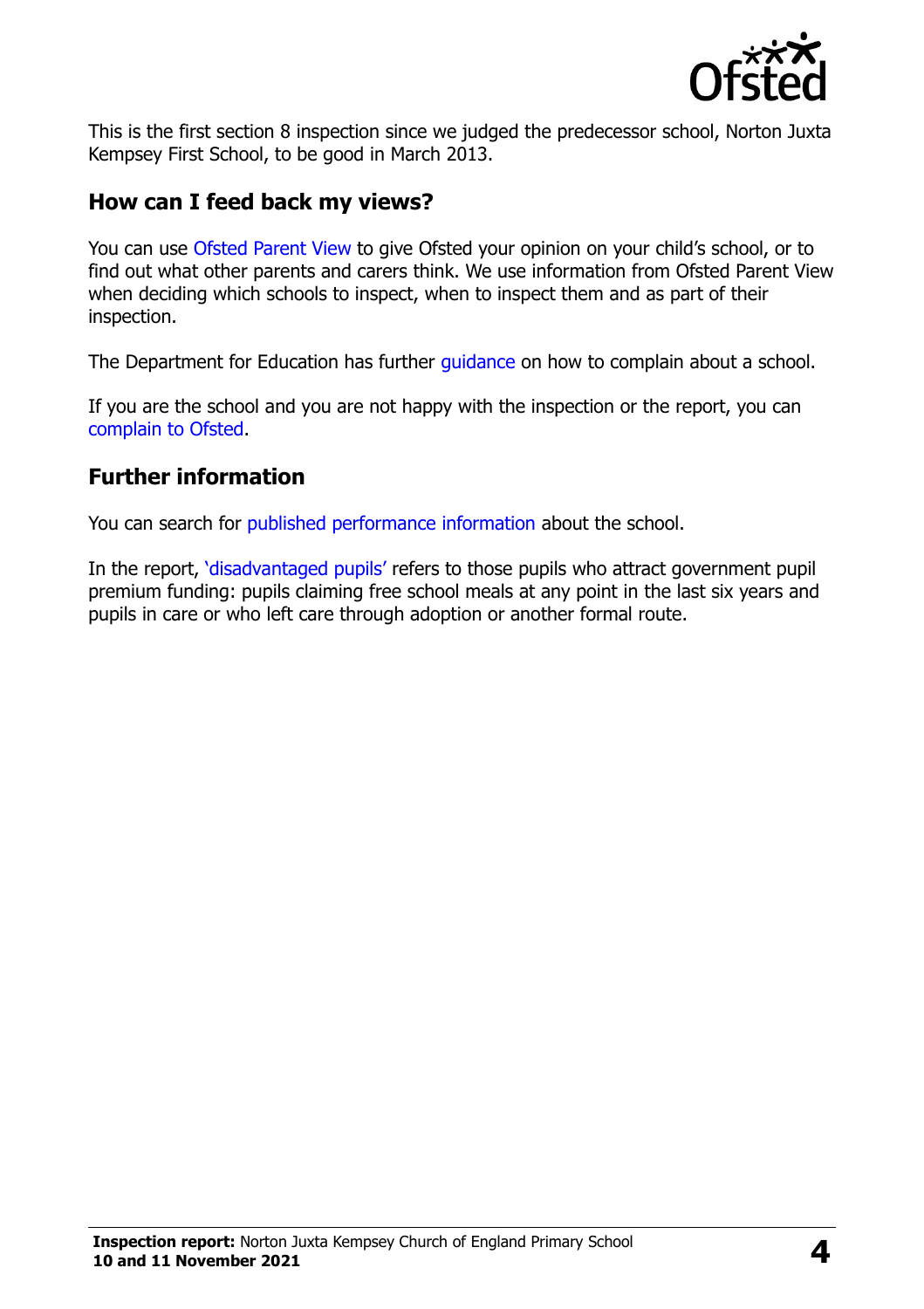

### **School details**

| Unique reference number             | 144586                         |
|-------------------------------------|--------------------------------|
| <b>Local authority</b>              | Worcestershire                 |
| <b>Inspection number</b>            | 10212175                       |
| <b>Type of school</b>               | Primary                        |
| <b>School category</b>              | Academy converter              |
| Age range of pupils                 | 4 to 11                        |
| <b>Gender of pupils</b>             | Mixed                          |
| Number of pupils on the school roll | 199                            |
| <b>Appropriate authority</b>        | Board of trustees              |
| <b>Chair of trust</b>               | Andrew Longdon                 |
| <b>Headteacher</b>                  | Julia Dean                     |
| Website                             | www.nortonprimary.worcs.sch.uk |
| Date of previous inspection         | Not previously inspected       |

### **Information about this school**

- Norton Juxta Kempsey C of E Primary School converted to become an academy school in August 2017. When its predecessor school, Norton Juxta Kempsey First School, was last inspected by Ofsted, it was judged to be good overall.
- The school is part of the Avonreach MAT. It now admits pupils between the ages of 4 and 11.
- Norton Juxta Kempsey C of E Primary School is a Church of England faith school within the Diocese of Worcester. The religious character of the predecessor school was last inspected in January 2016.
- The school runs a breakfast club and an after-school club.
- A very small number of pupils benefit from part-time alternative provision with a registered provider.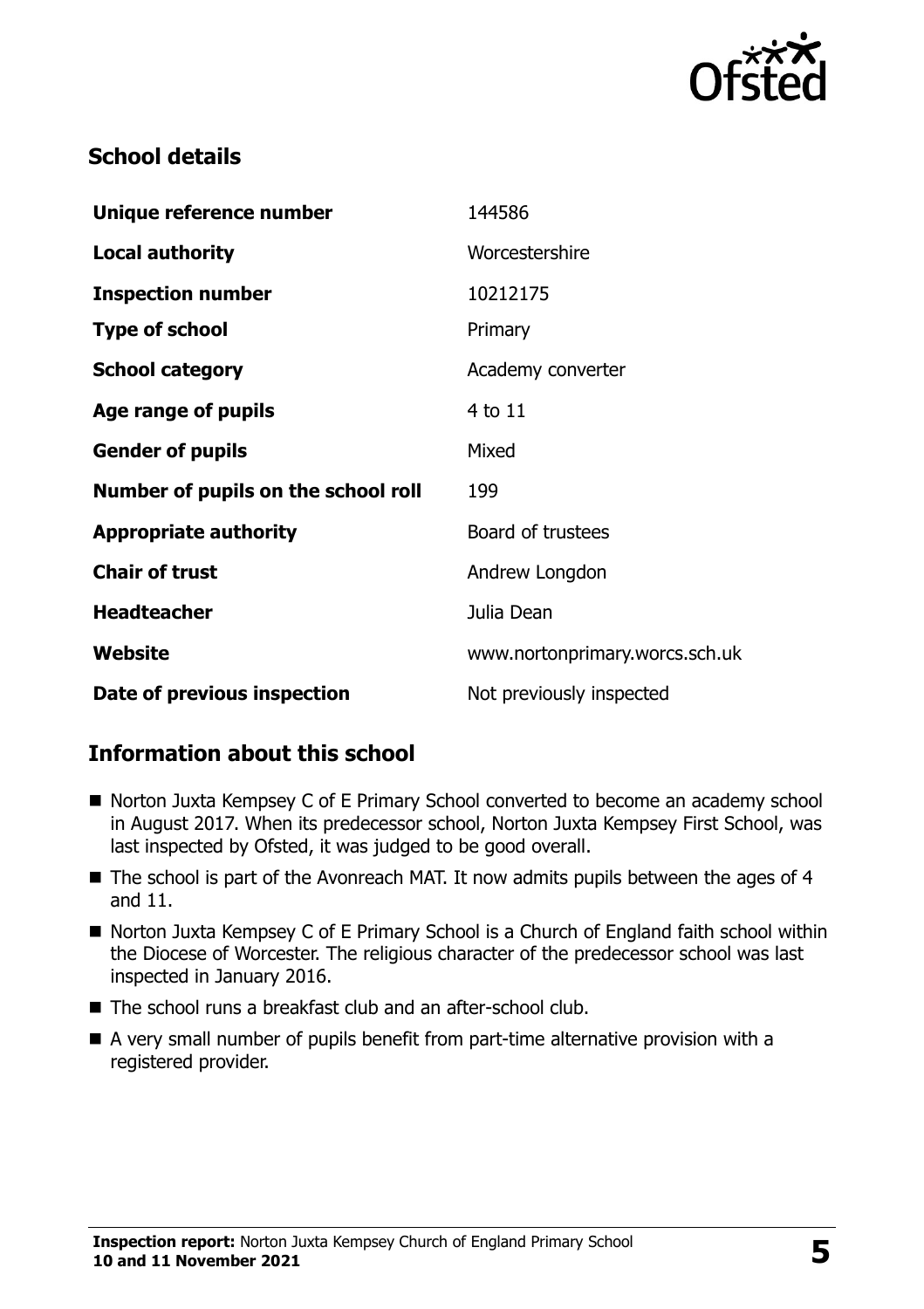

# **Information about this inspection**

- This was the first routine inspection the school received since the COVID-19 pandemic began. The inspector discussed the impact of the pandemic with the school and has taken that into account in his evaluation of the school.
- The inspector met with the headteacher and other senior leaders. Meetings were held with curriculum leaders and the special educational needs coordinator.
- The chair and another three members of the local governing board met with the inspector. The inspector also spoke by telephone with the executive officer of the MAT.
- The inspector spoke with pupils at social times, and with groups of pupils more formally.
- When inspecting safeguarding, the inspector looked at the school's procedures for recruiting and checking on staff. He also considered the effectiveness of staff training and the procedures to keep pupils safe.
- The inspector reviewed a range of documentation, including leaders' plans to improve the school, records of local governing board meetings, and the school's attendance and behaviour records.
- The inspection took account of responses to Ofsted Parent View, Ofsted's questionnaire for parents. He met with parents and carers in the playground at the start of the second day of the inspection. The inspector also considered responses to the survey for staff.
- The inspector carried out deep dives in these subjects: reading, mathematics and PE. In these subjects, the inspector considered the school's curriculum plans, visited lessons and scrutinised pupils' work. The inspector also met with pupils and teachers to discuss learning in these subjects.
- The inspector listened to pupils in Years 1, 2 and 3 reading.

#### **Inspection team**

Martin Spoor, lead inspector **Contact Contact Contact Contact Contact Contact Contact Contact Contact Contact Contact Contact Contact Contact Contact Contact Contact Contact Contact Contact Contact Contact Contact Contact**